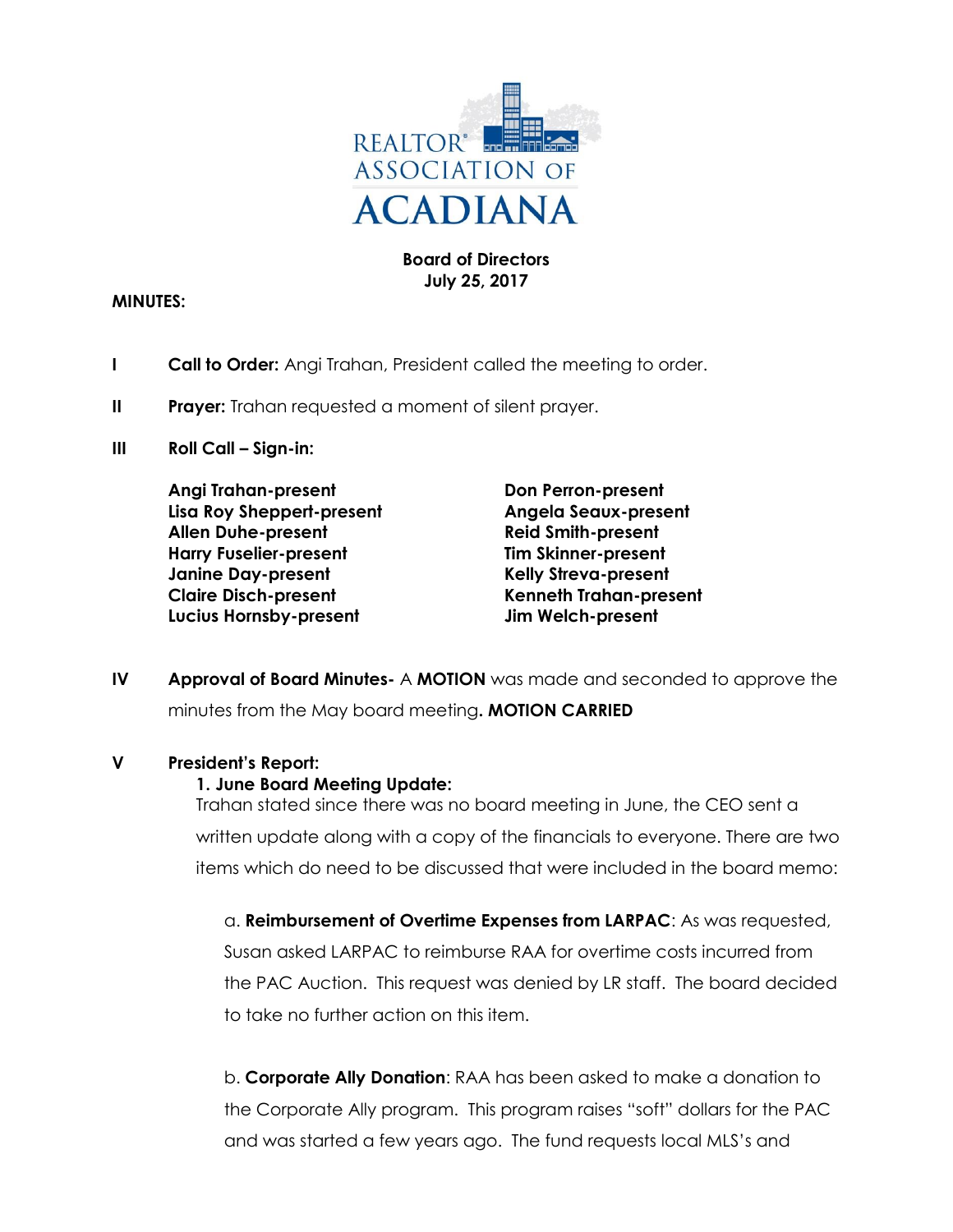brokers to make donations. Since RAA does not have a separate MLS the funds if approved would come for the RAA's general fund. RAA has for the past 2 years made a \$1500 contribution. This equates to about \$1.00 per subscriber.

## **A MOTION was made and seconded to make a \$1500 donation to the Corporate Ally Program. MOTION CARRIED**

**2. Juvanda Martin Update:** Trahan reported the plaintiff's attorney in the Juvanda Martin lawsuit has dismissed RAA as a named defendant in the case. It was dismissed with prejudice, so if it was discovered that RAA had any liability the association could be rename us as a defendant, but our legal counsel feels strongly that the matter is closed.

**3. RAA Policy and Procedure update:** Trahan updated the board the CEO has spent a considerable amount of time this Summer reviewing RAA's policies. A revised, updated, in- draft version was distributed to each board member. Trahan opened discussion on the most efficient way for the board to process and approve the document.

**A MOTION** was made and seconded for Trahan to appoint a Task Force to review the polices as it relates to the Board Policies and the Association policies and to refer the Financial Policies to the Budget and Finance Committee for review**. MOTION CARRIED.**

Tim Skinner and Jim Welch both volunteered to serve on this task force on the boards behalf.

**4. CEO Annual Review/ process: Trahan announced the** Executive Team is in the process of reviewing our CEO. Lisa Roy Sheppert, Incoming President will oversee the review. As a Board member, you are encouraged to participate in this process. Each board member will receive a copy of the Performance Tool used to evaluate the CEO. Board Members were asked to complete the form and return to Lisa Sheppert.

**The board then reviewed to fine appeals which were submitted to the CEO.**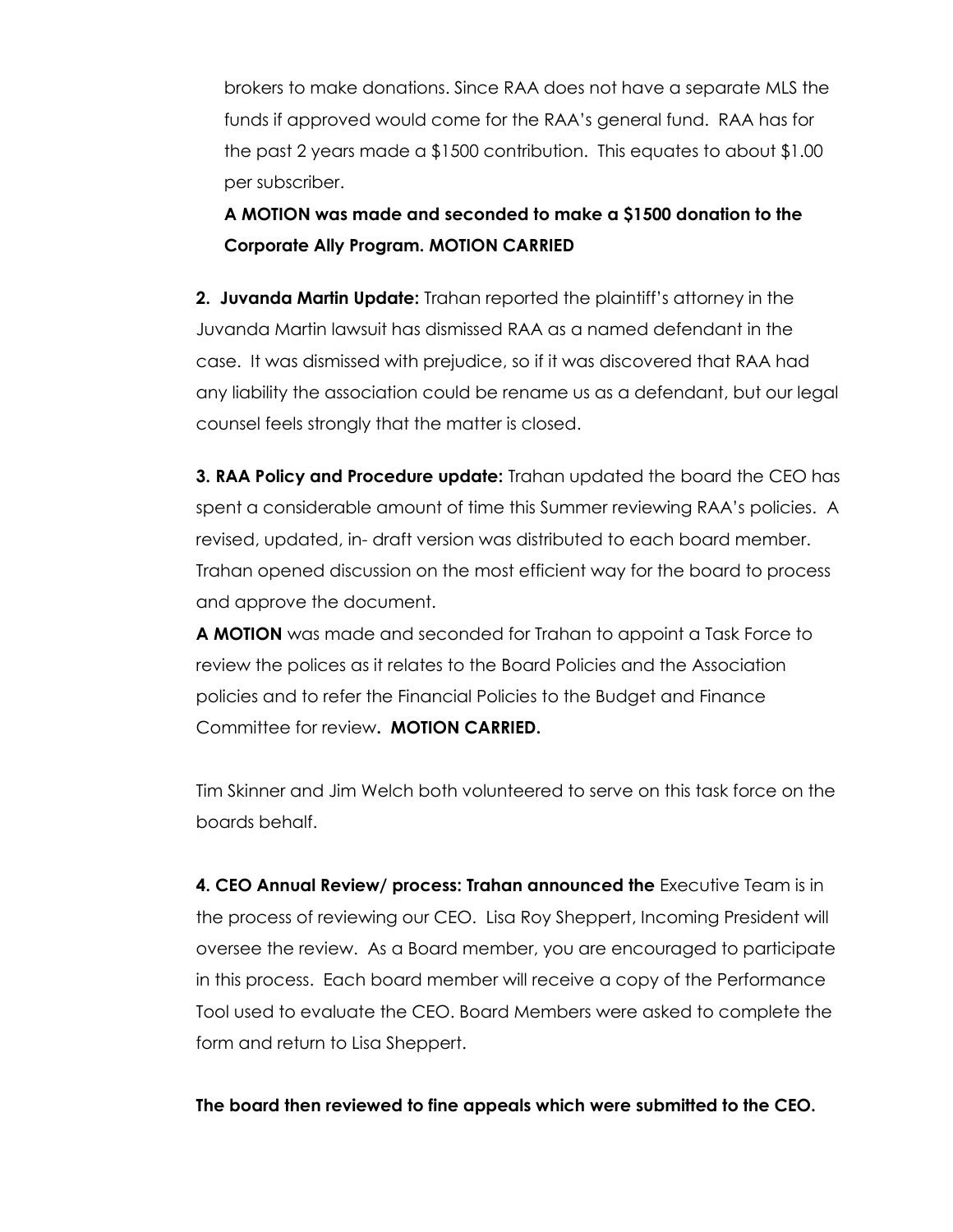**1. Lisa Ketter:** Ms. Keeter requested an appeal of a \$35 late fee for Semi Annual Services. The board reviewed the information on the appeal submitted by Ms. Keeter.

**A MOTION was made and seconded to deny Ms. Keeter's appeal. MOTION CARRIED**

**2. Roderick/ Bobby McIntosh:** Mr. McIntosh requested an appeal of a \$1,00 MLS fine for sharing MLS credentials. The appeal was heard at the July MLS Committee meeting and was denied. The RAA Board reviewed the documentation Mr. McIntosh provided.

# **A MOTION was made and seconded to deny Mr. McIntosh's appeal. MOTION CARRIED**

## **VI Committee Reports:**

- a. **MLS**: Don Perron MLS Chair reviewed with the board the minutes from the July MLS Committee Meeting**. A MOTION was made and seconded to Approve the minutes as presented with one correction that the July minutes be updated to reflect that Don Perron was present and chaired the meeting. MOTION CARRIED**
- **b. YPN:** Trahan referred the board to the attached minutes from the YPN Board Meeting**. A MOTION was made and seconded to approve the minutes as presented. MOTION CARRIED**

#### **VII Treasurer's Report: Harry Fuselier, Treasurer reported the following:** 1. **Membership Report:** RAA's current membership number reflected in

today's report is 1510 which represents another milestone in our history, topping the 1500 mark.

- 2. **Prudential Account:** Fuselier reported the account stood at \$ 784,596.60 as of June 30th.
- 3. **2017 Budget v Actuals:** Fuselier announced there was nothing out of the ordinary to note, but opened the floor for discussion or questions from fellow board members.